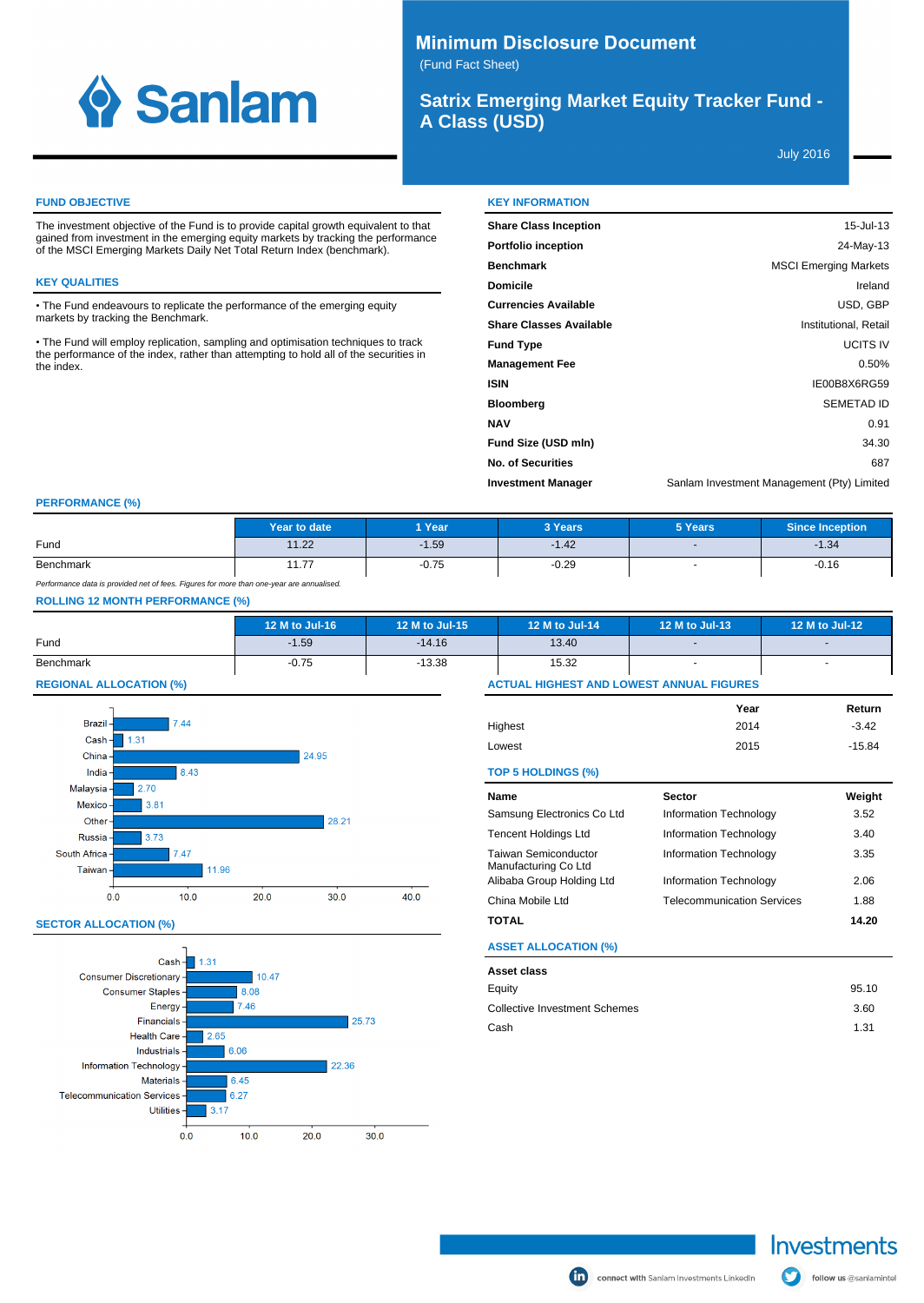

**Minimum Disclosure Document** 

**Total Investment Charges**

(Fund Fact Sheet)

**Satrix Emerging Market Equity Tracker Fund - A Class (USD)**

July 2016

#### **GLOSSARY**

| <b>Annualised total returns</b>                |  | Annualised return is the weighted average compound growth rate over the period measured.                                                                                                                                                                                                                                                                                                          |                                                                                                                                                                                                                                                                                                                                                                                                                |     |  |  |
|------------------------------------------------|--|---------------------------------------------------------------------------------------------------------------------------------------------------------------------------------------------------------------------------------------------------------------------------------------------------------------------------------------------------------------------------------------------------|----------------------------------------------------------------------------------------------------------------------------------------------------------------------------------------------------------------------------------------------------------------------------------------------------------------------------------------------------------------------------------------------------------------|-----|--|--|
| Capital growth                                 |  | Capital growth is the profit made on an investment, measured by the increase in its market value over the invested amount or cost<br>price. It is also called capital appreciation.                                                                                                                                                                                                               |                                                                                                                                                                                                                                                                                                                                                                                                                |     |  |  |
| <b>Collective Investment Schemes (CIS)</b>     |  | Collective investment schemes (also called unit trusts) are portfolios of assets such as equities, bonds, cash and listed property, in<br>which investors can buy units. They allow private investors to pool their money together into a single fund, thus spreading their risk<br>across a range of investments, getting the benefit of professional fund management, and reducing their costs. |                                                                                                                                                                                                                                                                                                                                                                                                                |     |  |  |
| <b>MSCI Emerging Markets Index</b>             |  | The MSCI Emerging Markets Index captures large and mid cap representation across 23 Emerging Markets (EM) countries*. With<br>835 constituents, the index covers approximately 85% of the free float-adjusted market capitalization in each country.                                                                                                                                              |                                                                                                                                                                                                                                                                                                                                                                                                                |     |  |  |
| Net asset value (NAV)                          |  | Net asset value (NAV) is the value of a fund's asset less the value of its liabilities per unit.                                                                                                                                                                                                                                                                                                  |                                                                                                                                                                                                                                                                                                                                                                                                                |     |  |  |
| <b>Optimization techniques</b>                 |  | The process of continuously improving the performance of the underlying fund by mirroring the performance of the index.                                                                                                                                                                                                                                                                           |                                                                                                                                                                                                                                                                                                                                                                                                                |     |  |  |
| <b>Replication strategy</b>                    |  | the performance of a particular index.                                                                                                                                                                                                                                                                                                                                                            | This is a strategy used by index investors that tries to replicate or copy the performance of a specific benchmark, ie, it will hold<br>exactly the same underlying funds as the benchmark in exactly the same proportions and puts together a cost effective product that<br>replicates the benchmark over times. An investment vehicle such as index tracker is a good example of a fund that closely tracks |     |  |  |
| <b>Securities</b>                              |  | A general term for shares, bonds, money market instruments and debentures.                                                                                                                                                                                                                                                                                                                        |                                                                                                                                                                                                                                                                                                                                                                                                                |     |  |  |
| <b>DEALING INFORMATION</b>                     |  |                                                                                                                                                                                                                                                                                                                                                                                                   | <b>Fees (Incl. VAT)</b>                                                                                                                                                                                                                                                                                                                                                                                        | (%) |  |  |
| <b>US\$ 1.000</b><br><b>Minimum Investment</b> |  |                                                                                                                                                                                                                                                                                                                                                                                                   | <b>Total Expense Ratio (TER)</b>                                                                                                                                                                                                                                                                                                                                                                               |     |  |  |
| <b>Dealing Frequency</b><br>Daily              |  |                                                                                                                                                                                                                                                                                                                                                                                                   | <b>Transaction cost</b>                                                                                                                                                                                                                                                                                                                                                                                        |     |  |  |

**Dealing Deadline** 16:00 GMT **Valuation timing** Midnight SA time on each dealing day **Daily publication prices** Irish Stock Exchange and www.sanlam.ie **Distribution** All profits shall be reinvested in the Fund.

**CONTACTS DETAILS**

**Custodian** Brown Brothers Harriman Trustee Services (Ireland) Ltd Tel: +353(0)12417130 Email: Sanlam.TA@bbh.com

#### **REGULATORY STATEMENT**

The Fund is a sub-fund of the Sanlam Universal Funds plc, an open-ended umbrella type investment company, with segregated liability between its sub-funds, authorised by the Central Bank of Ireland, as an undertaking for collective investment in transferable securities under the European Communities (UCITS) Regulation, 2003 as amended (the Regulations). It is managed by Sanlam Asset Management (Ireland) Limited, Beech House, Beech Hill Road, Dublin 4, Ireland, Tel +353 1 205 3510, Fax +353 1 205 3521 which is authorised by the Central Bank of Ireland, as a UCITS IV Management Company & Alternative Investment Fund Manager and is licensed as a Financial Service Provider in terms of Section 8 of the South African FAIS Act of 2002. Sanlam Investment Management (Pty) Limited (SIM) is the Investment Manager, responsible for managing the Fund's investments. SIM is an authorised financial services provider in terms of the FAIS Act. Although all reasonable steps have been taken to ensure the information in the Portfolio<br>fact sheet is accurate, Sanlam Asset Manageme connection with the information. No member of Sanlam gives any representation, warranty or undertaking, nor accepts any responsibility or liability as to the accuracy of any of this information. The information to follow does not constitute financial advice as contemplated in terms of the South African Financial Advisory and Intermediary Services Act. Use or rely on this information at your own risk. Independent professional financial advice should always be sought before making an investment decision. Collective investment schemes are generally medium- to long-term investments. Please note that past performance is not necessarily a guide to future performance, and that the value of investments / units / unit trusts may go down as well as up. Changes in exchange rates may have an adverse effect on the value, price or income of the product. The Sanlam Universal Funds plc full prospectus, the Fund supplement and Key Investor Information document is available free of charge from the Manager, the Investment Manager or at www.sanlam.ie. Any offering is made only pursuant to the relevant offering document, together with the current financial statements of the relevant fund, and the relevant subscription application forms, all of which must be read in their entirety together with the Prospectus, Supplements and the KIID. No offer to purchase securities will be made or accepted prior to receipt<br>by the offeree of these documents, and th lending. Collective investments are calculated on a net asset value basis, which is the total market value of all assets in the Portfolio including any income accruals and less any deductible expenses such as audit fees, brokerage and service fees. Actual investment performance of the portfolio and the investor will differ based on the initial fees applicable, the actual investment date, the date of reinvestment of income as well as dividend withholding tax. Forward pricing is used. The Manager does not provide any guarantee either with respect to the capital or the return of a Portfolio. The performance of the Portfolio depends on the underlying assets and variable market factors. Trail commission and<br>incentives may be paid and are for the account o Issuing date: 09 August 2016

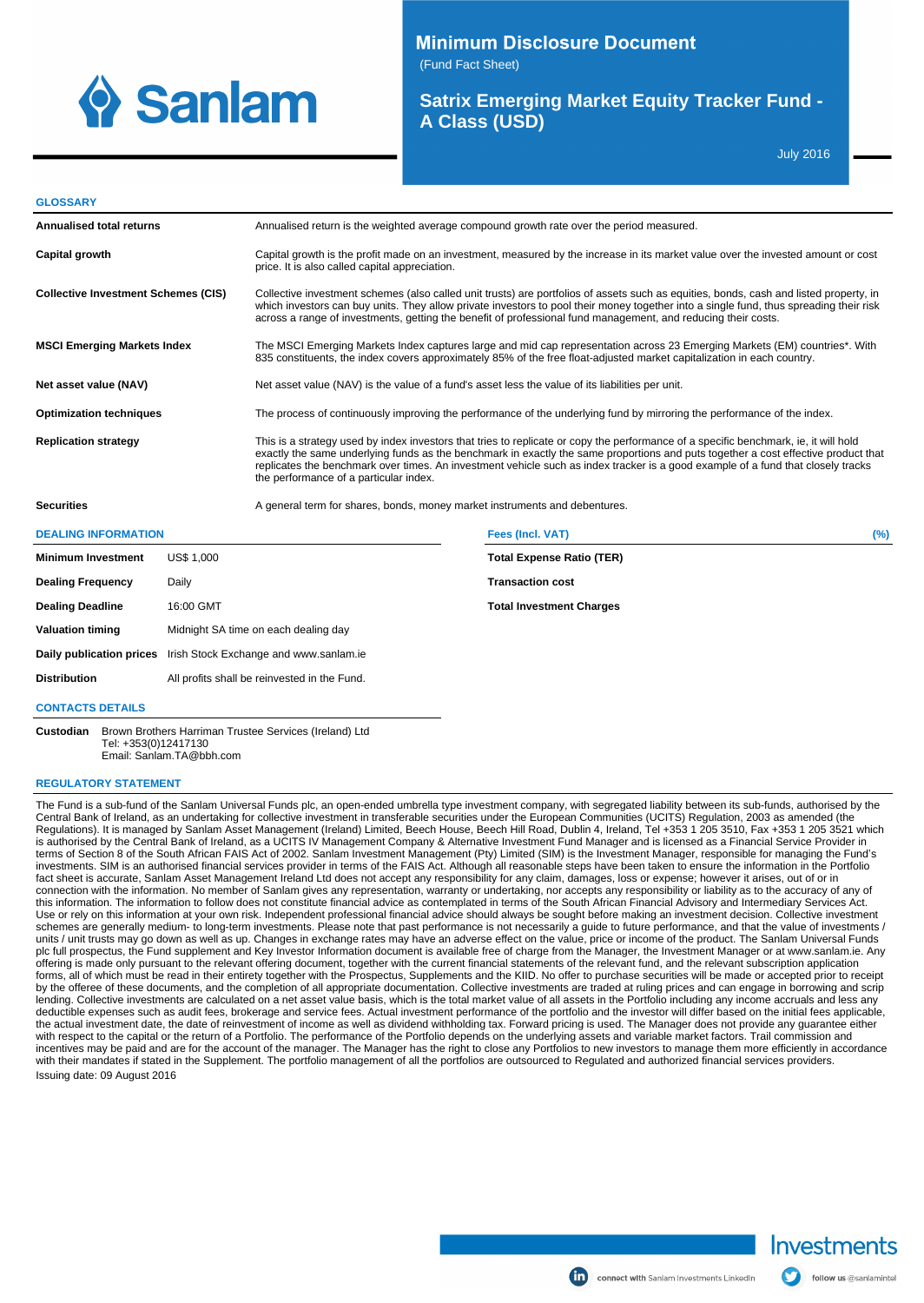

# **Key Investor Information**

This document provides you with key investor information about this fund. It is not marketing material. The information is required by law to help you understand the nature and the risks of investing in this fund. You are advised to read it so you can make an informed decision about whether to invest.

# **Satrix Emerging Market Equity Tracker Fund - A Class (USD)**

A sub-fund of Sanlam Universal Funds plc (the "Company") Managed by Sanlam Asset Management (Ireland) Limited

ISIN: IE00B8X6RG59

| <b>Objectives and Investment Policy</b>                                                                                                                                                                                                                                                                                                                                                                                                                                                                                                                                                                                                                                                                                                                                                                                                                                                                                                                                                                                                                                                                                                                                                                                                |   |   |   |                          |                                                                                                                                        |                                                                                                                                                                                                                                                                                                                                                                                                                                                                                                                                                                                                                                                                                                                     |  |
|----------------------------------------------------------------------------------------------------------------------------------------------------------------------------------------------------------------------------------------------------------------------------------------------------------------------------------------------------------------------------------------------------------------------------------------------------------------------------------------------------------------------------------------------------------------------------------------------------------------------------------------------------------------------------------------------------------------------------------------------------------------------------------------------------------------------------------------------------------------------------------------------------------------------------------------------------------------------------------------------------------------------------------------------------------------------------------------------------------------------------------------------------------------------------------------------------------------------------------------|---|---|---|--------------------------|----------------------------------------------------------------------------------------------------------------------------------------|---------------------------------------------------------------------------------------------------------------------------------------------------------------------------------------------------------------------------------------------------------------------------------------------------------------------------------------------------------------------------------------------------------------------------------------------------------------------------------------------------------------------------------------------------------------------------------------------------------------------------------------------------------------------------------------------------------------------|--|
| <b>Objectives</b>                                                                                                                                                                                                                                                                                                                                                                                                                                                                                                                                                                                                                                                                                                                                                                                                                                                                                                                                                                                                                                                                                                                                                                                                                      |   |   |   |                          | Accordingly, investment in the Fund should not be considered to                                                                        |                                                                                                                                                                                                                                                                                                                                                                                                                                                                                                                                                                                                                                                                                                                     |  |
| The investment objective of the Sanlam Emerging Markets Equity<br>Tracker Fund (the "Fund") is to increase the value of your shares<br>over the long term equivalent to that gained from investment in<br>emerging equity markets by tracking the performance of the MSCI<br>Emerging Markets Index (the "Index").                                                                                                                                                                                                                                                                                                                                                                                                                                                                                                                                                                                                                                                                                                                                                                                                                                                                                                                     |   |   |   |                          | provide a direct exposure to the Index.<br>The Company does not declare a dividend and therefore your<br>shares do not pay you income. |                                                                                                                                                                                                                                                                                                                                                                                                                                                                                                                                                                                                                                                                                                                     |  |
| <b>Investment Policy</b>                                                                                                                                                                                                                                                                                                                                                                                                                                                                                                                                                                                                                                                                                                                                                                                                                                                                                                                                                                                                                                                                                                                                                                                                               |   |   |   |                          |                                                                                                                                        | You can sell your shares any day (except Saturday or Sunday) that<br>banks are open in Dublin.                                                                                                                                                                                                                                                                                                                                                                                                                                                                                                                                                                                                                      |  |
| The Fund will aim to replicate the performance of the emerging<br>equity markets by tracking the Index (Bloomberg code:NDUEEGF)<br>with income reinvested. The Index captures large and mid cap<br>representation across 21 emerging markets (EM) countries. The<br>Fund may track the performance of the Index directly through the<br>purchase of a representative basket of shares included in the Index.<br>The fund may also track the performance of the Index indirectly<br>through investment in exchange traded funds (ETF) and other<br>collective investment schemes (CIS).                                                                                                                                                                                                                                                                                                                                                                                                                                                                                                                                                                                                                                                 |   |   |   |                          | Recommendation: The Fund is suitable for investors with a time<br>horizon of 5 years.                                                  |                                                                                                                                                                                                                                                                                                                                                                                                                                                                                                                                                                                                                                                                                                                     |  |
| The Fund operates an index tracking strategy whereby it seeks to<br>replicate the performance of the Index through investment directly in<br>assets that are Index constituents, although not necessarily holding<br>all of the constituents (i.e. on an optimisation basis).                                                                                                                                                                                                                                                                                                                                                                                                                                                                                                                                                                                                                                                                                                                                                                                                                                                                                                                                                          |   |   |   |                          |                                                                                                                                        |                                                                                                                                                                                                                                                                                                                                                                                                                                                                                                                                                                                                                                                                                                                     |  |
| <b>Risk and Reward Profile</b>                                                                                                                                                                                                                                                                                                                                                                                                                                                                                                                                                                                                                                                                                                                                                                                                                                                                                                                                                                                                                                                                                                                                                                                                         |   |   |   |                          |                                                                                                                                        |                                                                                                                                                                                                                                                                                                                                                                                                                                                                                                                                                                                                                                                                                                                     |  |
| Lower risk                                                                                                                                                                                                                                                                                                                                                                                                                                                                                                                                                                                                                                                                                                                                                                                                                                                                                                                                                                                                                                                                                                                                                                                                                             |   |   |   |                          | Higher risk                                                                                                                            | What do these numbers mean?                                                                                                                                                                                                                                                                                                                                                                                                                                                                                                                                                                                                                                                                                         |  |
|                                                                                                                                                                                                                                                                                                                                                                                                                                                                                                                                                                                                                                                                                                                                                                                                                                                                                                                                                                                                                                                                                                                                                                                                                                        |   |   |   |                          |                                                                                                                                        | They rate how a fund might behave and how much risk there is to<br>your capital. Generally, the chance to make large gains means a                                                                                                                                                                                                                                                                                                                                                                                                                                                                                                                                                                                  |  |
| Typically lower rewards                                                                                                                                                                                                                                                                                                                                                                                                                                                                                                                                                                                                                                                                                                                                                                                                                                                                                                                                                                                                                                                                                                                                                                                                                |   |   |   | Typically higher rewards |                                                                                                                                        | risk of suffering large losses.                                                                                                                                                                                                                                                                                                                                                                                                                                                                                                                                                                                                                                                                                     |  |
| 2<br>1                                                                                                                                                                                                                                                                                                                                                                                                                                                                                                                                                                                                                                                                                                                                                                                                                                                                                                                                                                                                                                                                                                                                                                                                                                 | 3 | 4 | 5 | 6                        | 7                                                                                                                                      | A Category 1 fund is not a risk-free investment - the risk of losing<br>your money is small, but the chance of making gains is also limited.                                                                                                                                                                                                                                                                                                                                                                                                                                                                                                                                                                        |  |
| Why is this Fund in category 6?<br>The Fund is rated 6 due to the nature of its investments which<br>include the risks listed below. These factors may impact the value of<br>the Fund's investments or expose the Fund to losses.<br>The price of shares and the income from them may fall as well as<br>rise and investors may not get back the amount they have invested.<br>The Fund may invest in companies based in emerging markets<br>which may involve additional risks not typically associated with other<br>more established markets such as increased risk of social,<br>economic and political uncertainty.<br>While seeking to replicate the performance of emerging equity<br>markets by not solely tracking the Index, the Fund may incur a<br>tracking error relative to the Index.<br>It may be difficult for the Fund in extreme market condition to<br>redeem its shares from a CIS or ETF at short notice without<br>suffering a loss.<br>Investing in a CIS or ETF may lead to payment by the Fund of<br>additional fees and expenses in relation to those CIS or ETF.<br>As the investments of the Fund are in various currencies and the<br>Fund is denominated in U.S. dollars your shares may be subject to |   |   |   |                          |                                                                                                                                        | With a Category 7 fund, the risk of losing your money is high but<br>there is also a chance of making higher gains. The seven-category<br>scale is complex (for example, 2 is not twice as risky as 1).<br>More about this rating:<br>This rating system is based on the average fluctuations of the prices<br>of funds over the past 5 years - that is, by how much the value of<br>their assets taken together has moved up and down. Historical data,<br>such as is used in calculating the synthetic risk indicator, may not be<br>a reliable indication of the future risk profile of the Fund.<br>For a more detailed explanation of risks, please refer to the "Risk"<br>Factors" section of the prospectus. |  |